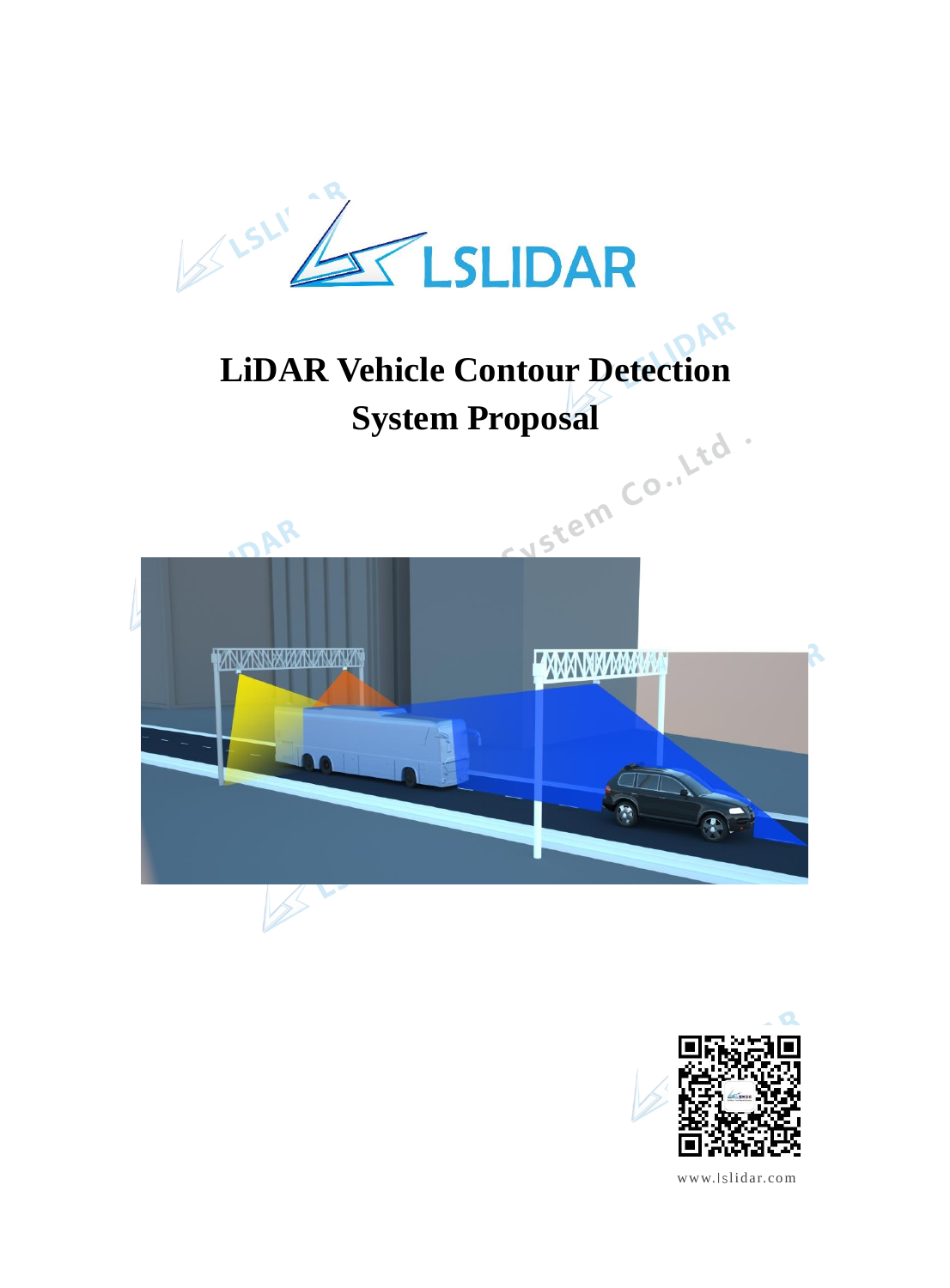

#### **1. System Description**

Leishen LIDAR Vehicle contour detection system is a set of LiDAR and Algorithm to fulfill the smart traffic application,aiming at fully automatic, non-contact to detect the dimension (length, width, height) of the cargo,trucks,lorries running on the highway,as well as the vehicles inspection at Vehicle Administration Bureau.The state of the art system is adopting high speed LiDAR to capture the contour of vehicle quickly without stop or slow down requirement to the vehicle.The contour information includes height, width,length, tire wheelbase and other related parameters.The accuracy and anti-interference capability are significantly higher than the other non-contact detection technology (such as LiDAR,microwave, visual, etc.). LiDAR could work day and night , which could not only improve the implementation efficiency, but also reduce the staff's workload.

## **2 System Configuration And Working Theory**

Leishen LiDAR Vehicle Contour Detection system is based on the world's leading LiDAR detection technology, which could have a high speed dynamic scanning of the passing vehicles. By obtaining the detection data of the reflected distance of object surface points and converting it into three-dimensional space coordinates, it could establish a real time model of the vehicle and calculate the length, width and height of the vehicle on real time basis.

The LiDAR ranging principle adopted in the system is based on Time of Flight detection method. The laser emitter sends out laser pulses, and the internal timer starts to calculate the Time  $(t_1)$ . When the laser wave has contact with the meeting object, partial energy will return, and when the laser receiver receives the returned laser wave, the internal timer (t 2) stops, and the distance value is calculated according to the following formula:

Distance = (speed of light times)  $\times$  (t 2 - t 1) / 2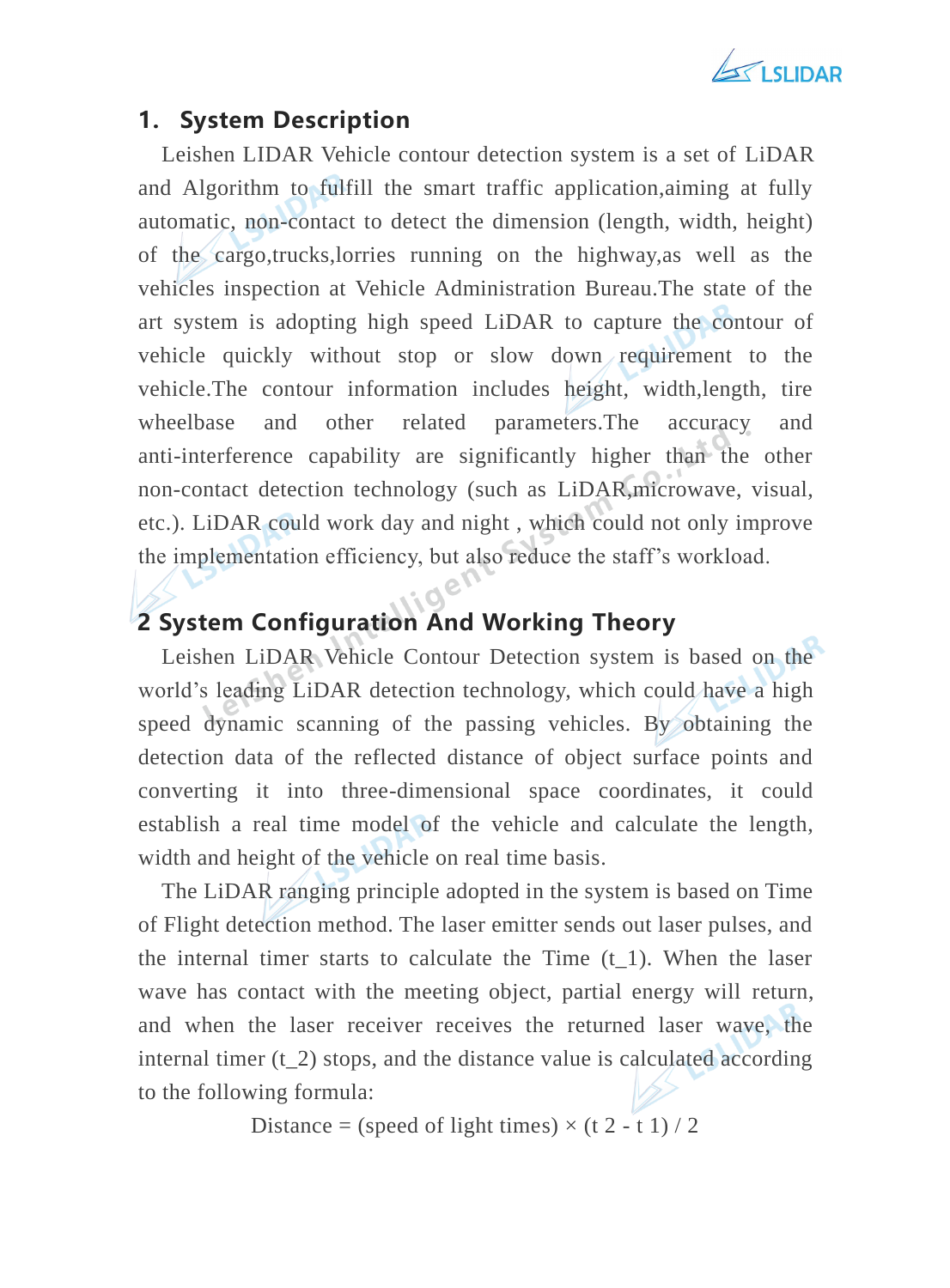



Diagram 1 Laser LiDAR Detection Schematic Diagram

The system mainly consists of LiDAR, central processing unit (CPU) and camera(option) etc.,LiDAR, with it detection advantage at night, could help to trigger camera to capture the vehicles' information when



Camera

Figure 2 System Topology Diagram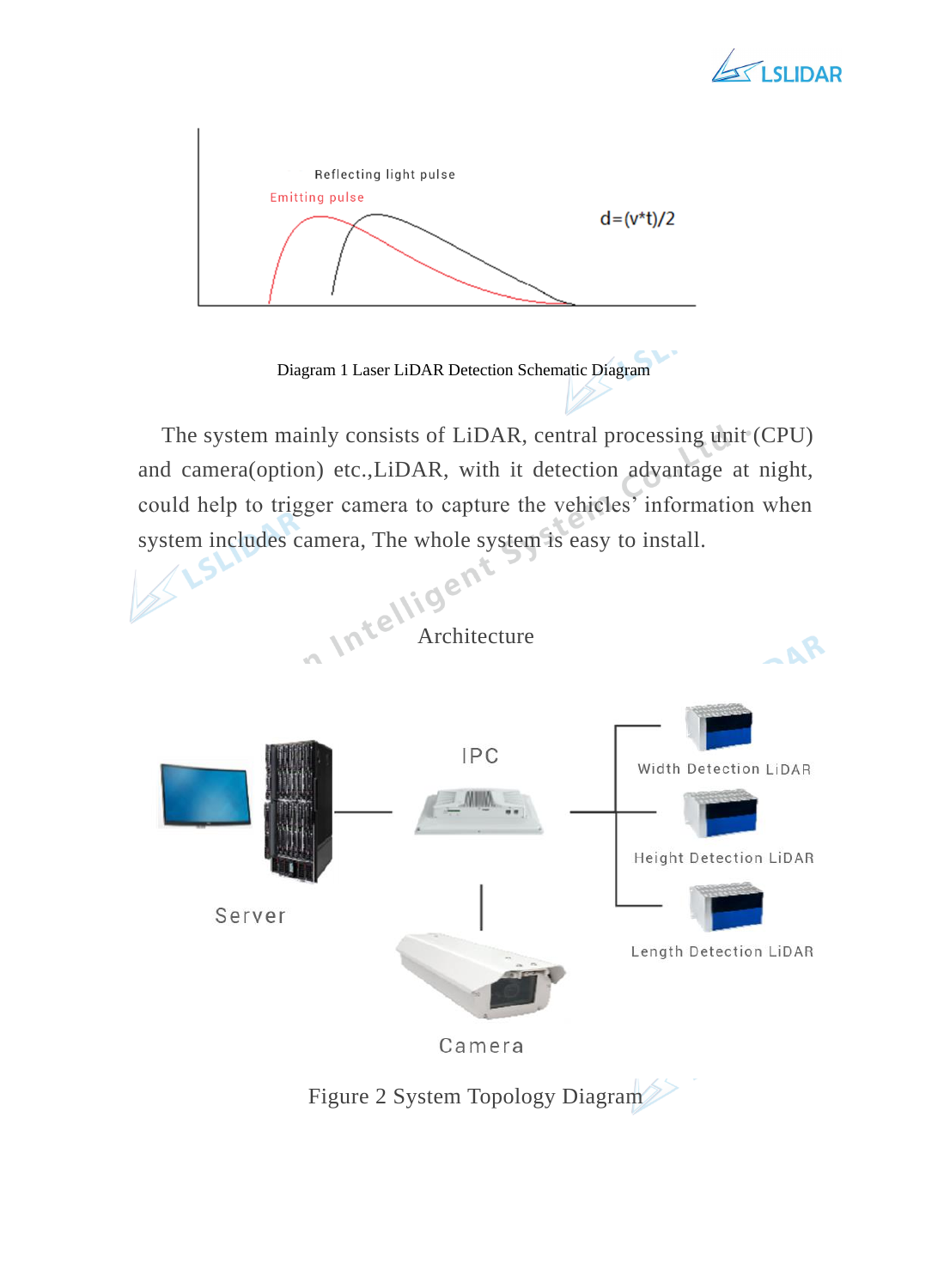

#### **3、Overall Scheme**

The system takes the advantage of LiDAR to obtain the contour information of the vehicle on real time, automatically and high accuracy.Camera will identify the vehicle license. With the fusion of

LiDAR and Camera, traffic system will be more smart.

#### **3.1 Detection on Single Lane**

Leishen LiDAR vehicle contour detection system could be applied to the entrance of toll station or the over-limit station. Three LiDARs are furnished to detect the external 3D dimensions of the vehicles running on the lane and LiDAR output the accurate information,including the length, width, height, wheelbase, tire dimension as well as vehicle contour model etc.



**System structure layout as the following figure shown:**

Figure 3 LiDAR Layout On Single Lane Diagram

Two Lidars are arranged separately at two ends of the first gantry, scanning the running vehicle to get the width and height. Another Lidar is mounted in the middle of the second gantry to get the length.

Among which, the height of two gantries should be more than 6.5m. The distance between the two gantries should be set according to the actual situation. The vehicle length upper limit is decided the distance between the two gantries.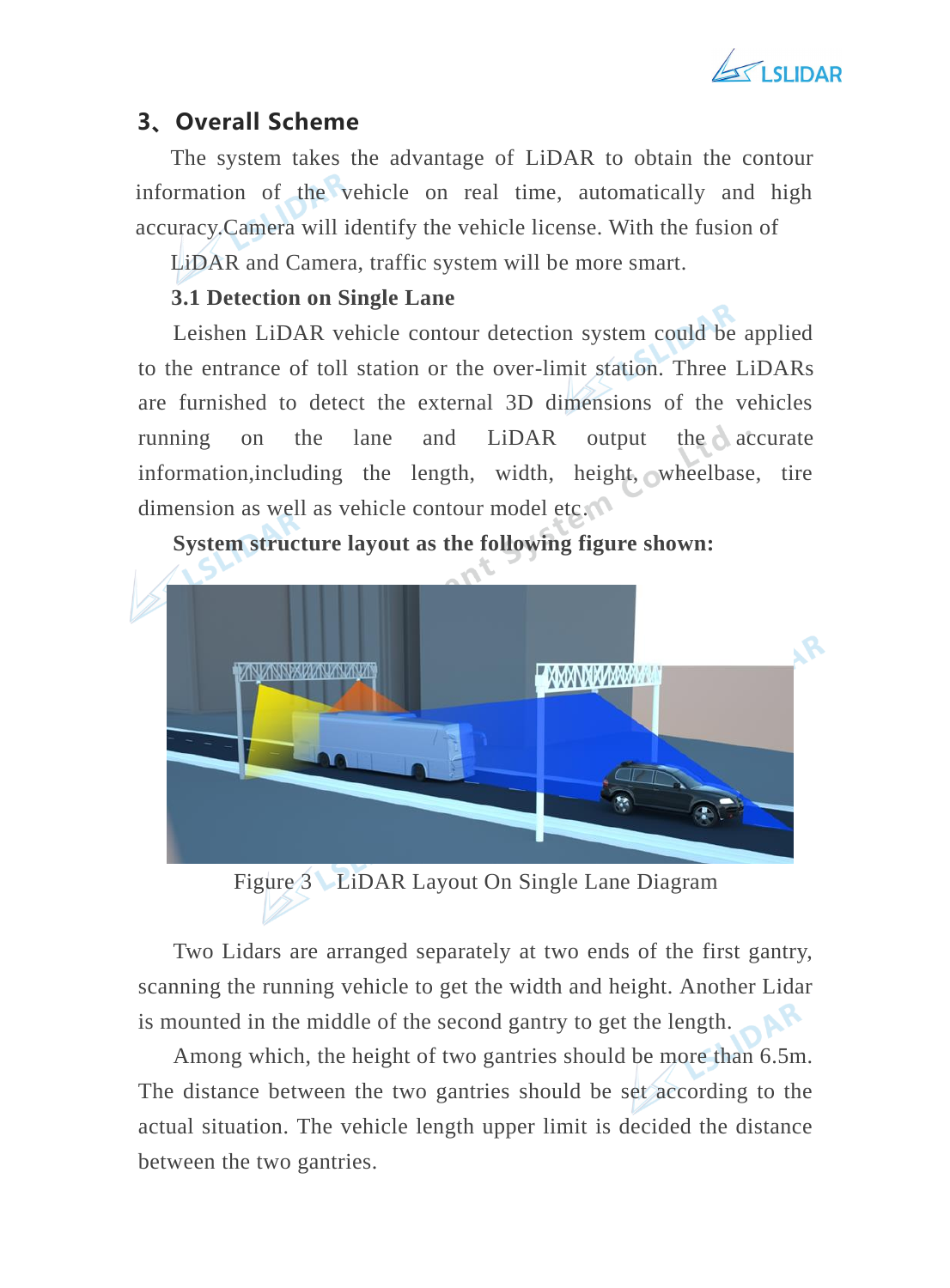



Picture 4 Width And Height Detection Diagram

As shown in figure 4,the Lidars in the first gantry scan the both sides of vehicle at vertical direction.As the vehicles continuously move forward, a series of sides data of the vehicle will be obtained.After the vehicle has completely passed the detection area, the system will obtain the whole width and height data and the wheel information as well.



Figure 5. Diagram Of Vehicle Length Detection

As shown in figure 5, the Lidar on the second gantry scan the vehicle at horizontal direction. When the vehicle moves to the scanning zone, the Lidar continuously records the vehicle's moving position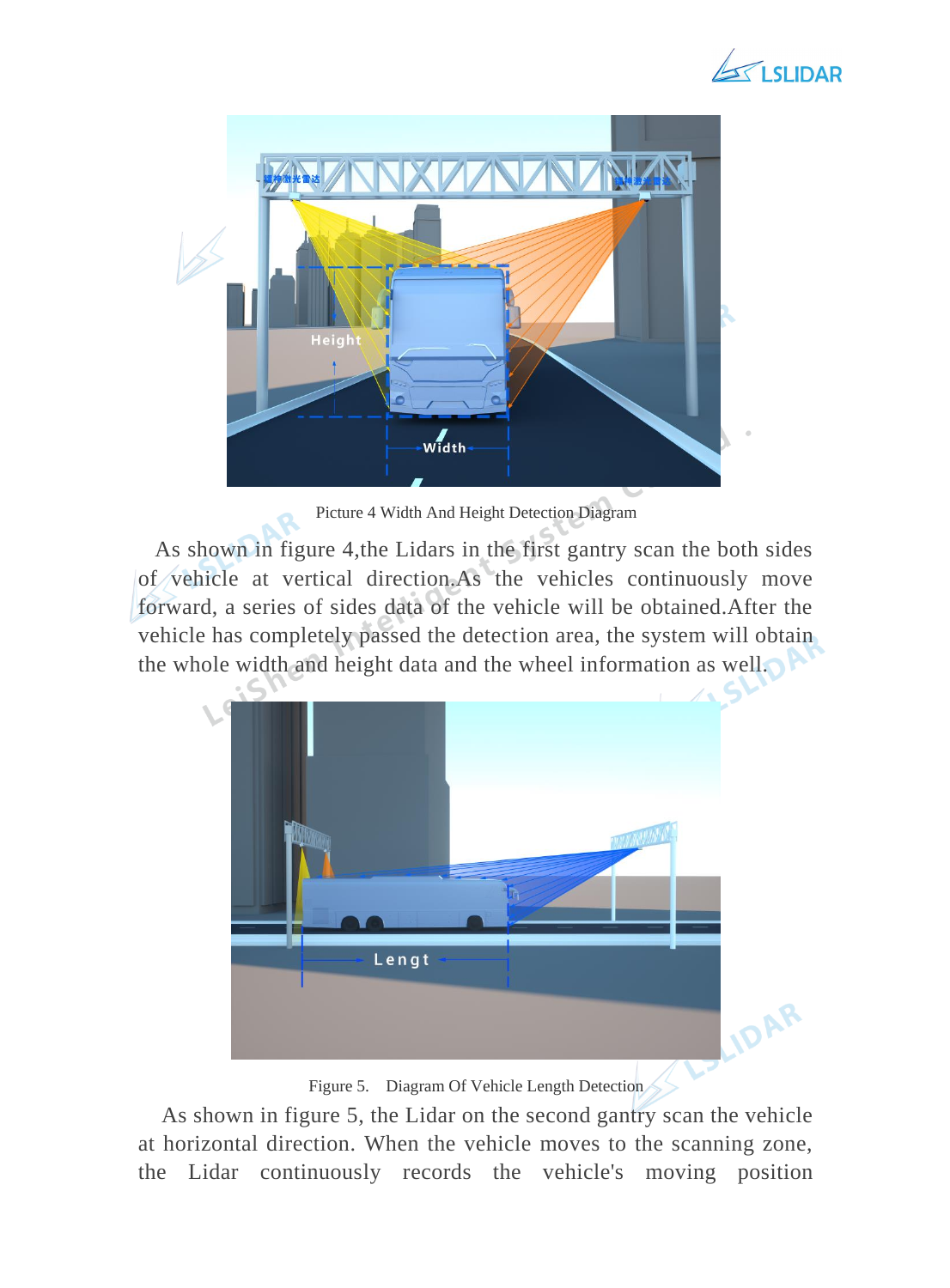

information. When the Lidar on the first gantry detects that the vehicle is moving away, the vehicle length is calculated in combination with the vehicle head information obtained by the Lidar on the second gantry and the distance between the two gantries.

# **3.2、 Detection On Multi-Lane**



FIG. 6 LAYOUT OF TWO-LANE LiDAR

Figure 6 shows the layout diagram of the two-lane LiDAR. A total of five LiDARs are required for the two lanes: the first gantry is equipped with three units, which are used to detect the width and height of the vehicle; The second gantry is equipped with 2 sets, which are respectively used to detect the length of vehicles in each lane. The calculation principle is consistent with that of the single lane.



Figure 7 Layout Of Multi-Lane LiDAR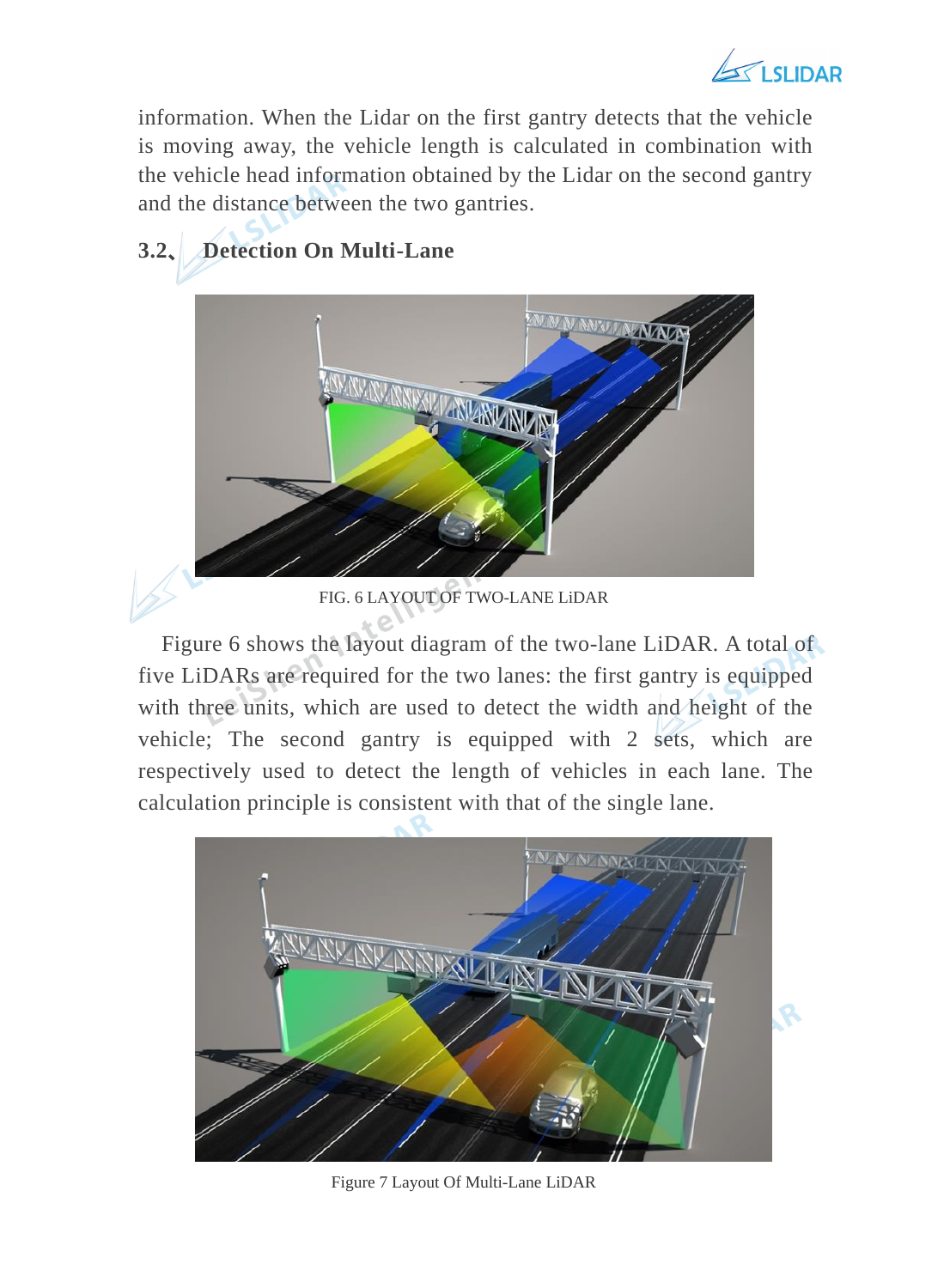

Figure 7 shows the layout sketch of the three-lane LiDAR. A total of seven LiDAR units are required for the three-lane LiDAR: The first gantry is equipped with four units, which are used to detect the width and height of the vehicle. The second gantry is equipped with three sets, which are used to detect the length of vehicles in each lane. The calculation principle is consistent with the single lane.

| eish                                                                                              |                                                           | $\ \  \ $<br><b>The Blue Box</b><br>ingibergununitututututututututut<br>Figure 8 Vehicle Contour Actual Point Cloud | SLIDAR<br>$ \Box$                         |
|---------------------------------------------------------------------------------------------------|-----------------------------------------------------------|---------------------------------------------------------------------------------------------------------------------|-------------------------------------------|
| ЬΚ,<br>ania<br>Matuki<br><b>零BDB2618</b><br>■ 结果上传<br>待检队列<br>检测流水<br>129DQENFWDX<br>车牌号码<br>品牌型号 | 镭神智能车辆轮廓检测系统<br><b>零BDB2618</b><br>车牌种类<br>车辆识别代号<br>车辆类型 | △ 主界面<br>☆ 系统设置<br>车辆速度<br>80<br>发动机号码                                                                              | <b>C</b> 过车日志<br>■ 调试帮助<br>① 用户退出<br>1009 |
| 长                                                                                                 | 眾                                                         | 高                                                                                                                   | 轴距                                        |
| 原车数据 (mm) 4849                                                                                    | 1936                                                      | 1681                                                                                                                | 2849                                      |
| 4842<br>测量数据 (mm)<br>$-7$<br>绝对误差 (mm)                                                            | 1940<br>4                                                 | 1686<br>5                                                                                                           | 2852<br>$3^{\circ}$                       |
| 相对误差 (mm) -0.144<br>合格                                                                            | 0.207                                                     | 0.297                                                                                                               | 0.105<br>合格                               |
|                                                                                                   |                                                           |                                                                                                                     |                                           |

Figure 9 Software Working Panel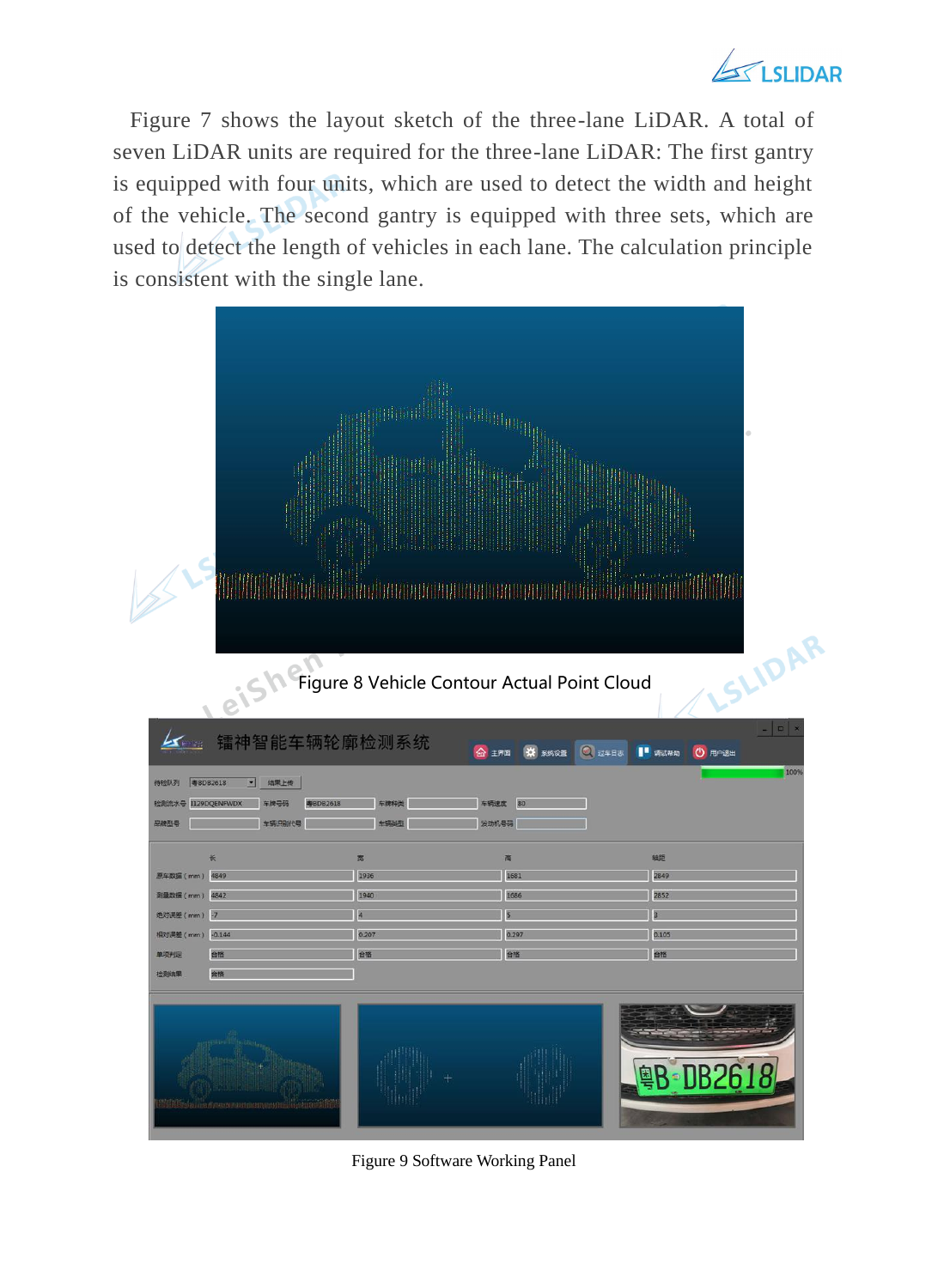

#### **4. System Function**

- ⚫ The current detection system only requires to park the vehicle in the designated area. The system could automatically judge whether the vehicle is parked correctly, and could detect the length, width, height, breast-board fence height, wheelbase, pin wheelbase and other parameters of the vehicle automatically. The detection duration is short, not exceeding 1 second.
- ⚫ Senior managers can get access to system by password, and record the detection data of the vehicles as standard data to upload to the database.
- ⚫ The system test makes comparison and appraisal between the data obtained by detection and the standardized database data and uploads the appraisal results and detection data to the database for printing and downloading purpose.
- ⚫ The system could automatically eliminate the components such as reflect mirrors which will not be considered in the contour detection of the vehicle without manual adjustment.
- ⚫ The system utilizes multi line LiDAR detection and is not affected by weather and ray of light.
- ⚫ The system has its own 3D imaging function to display the 3D contour of the model established on real time basis.
- ⚫ The system could have, at the same time, interlink with cameras to capture, identify the license plate number of the vehicle and upload to the database.
- ⚫ It can automatically keep proper distance for the vehicles accurately and effectively to prevent tailing;
- It can record the time when the vehicle passes the detection area;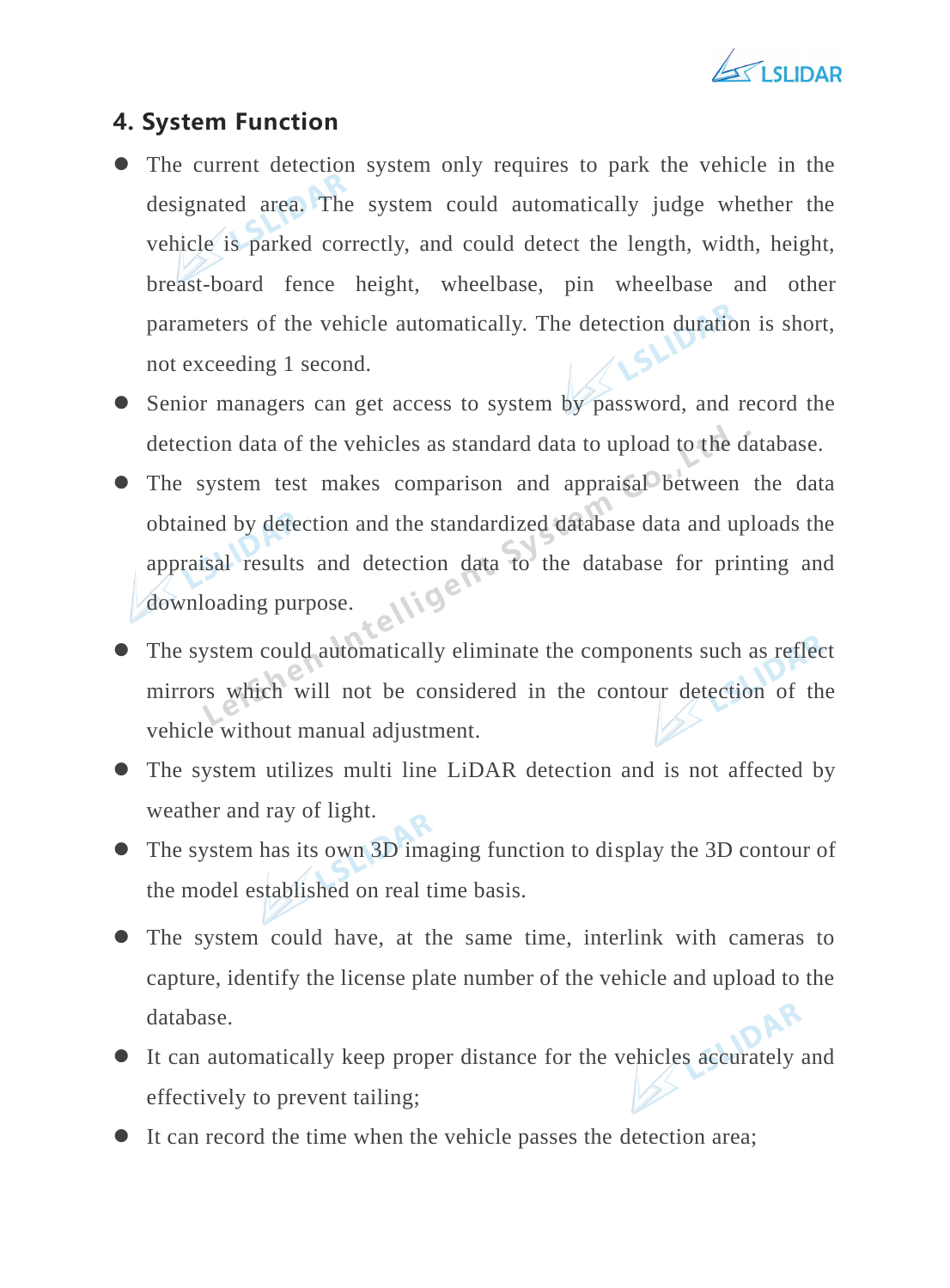

- ⚫ It can detect the speed when the vehicle passes the detection area, and can detect the status of the vehicles moving forward and going backward;
- ⚫ It has the function of self-monitoring, automatic power shut-down and restart, and automatic memory recovery after a crash;
- ⚫ It has self-checking function to detect the hardware status of the equipment;
- ⚫ It has the function of automatically storing vehicle information and uploading data;
- 

#### **5. System Characteristics**

- It has the function of triggering camera capture. ⚫ Real time and accurate detection of the length, width and height of vehicles passing through the lane, with quick time and minor possibility of error;
- ⚫ The equipment is not affected by the external light, with good detection effect during night and stable performance under the foggy, rainy and snowy circumstances;
- ⚫ The equipment is having fixed installations on the gantry or vertical pole, and the user can locate it flexibly according to the actual road conditions;
- ⚫ The system is easy for installation and maintenance, not requiring the closing of the traffic, which only requires to install upright or simple gantry, which can be installed both at indoor or outdoor environment and the system is of simple construction which will not create any damage to the road surface, and of low maintenance cost;
- ⚫ The system supports RS232 / 422 serial communication, TCP / IP network communication, and users could choose flexibly as per their requirements;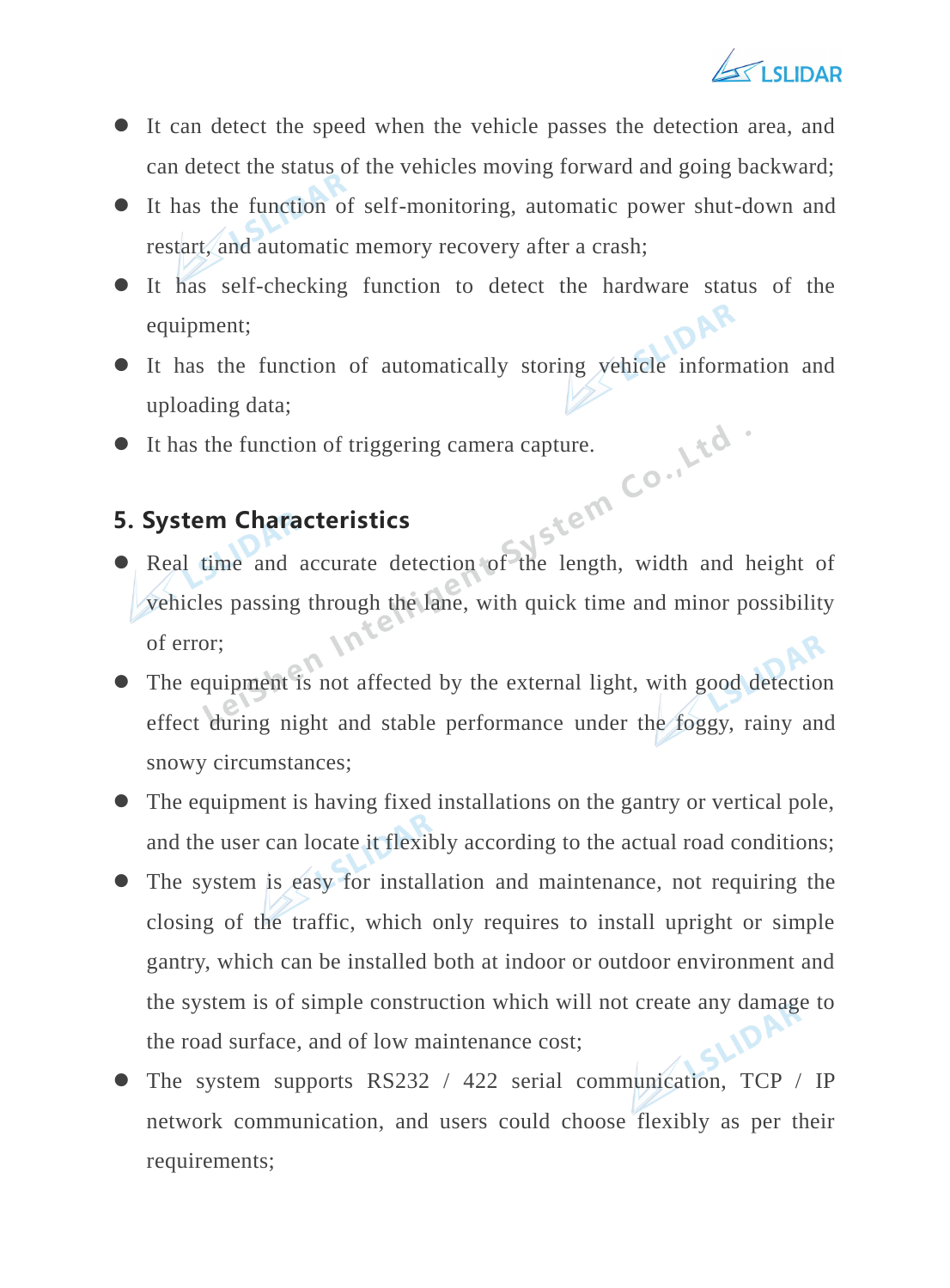

- ⚫ The system supports real-time data transmission and provides dynamic library interface function;
- ⚫ The system has the self-monitoring function, which could have automatic power off and restart, and automatic recovery after a crash, with the total time of previous task recovery  $\leq 1$  minute;
- ⚫ The system has the ability of automatic recovery of previous incoming calls and resumption of data transmission at the previous breakpoint;
- ⚫ The system upgradation is convenient and can add and integrate multiple senors according to the requirements of the users;  $\mathbb{C}^{\bullet}$
- ⚫ The system supports the functions of saving and reading of the configured files and restoring original factory settings;
- ⚫ The system provides the matched parameters configuration software, which supports batch configuration of parameters and is of easy operation. operation. She

## **6. System Parameters**

- Detection method: non-contact non-stop detection
- $\bullet$  Detection speed:  $0 \sim 120 \text{km/h}$
- $\bullet$  Detection time:  $\lt 1s$
- Ratio of passing vehicles being detected: 100%
- Protection grade: IP68
- Scanning frequency:40~ 80Hz
- Working temperature:  $-40$  °C  $\sim 85$  °C
- ⚫ Storage temperature: 40 ℃ ~ 105 ℃
- Scanning distance: 100M
- Number of scanning lines: 1 line / 4 lines / 8 lines for selection

SLIDAR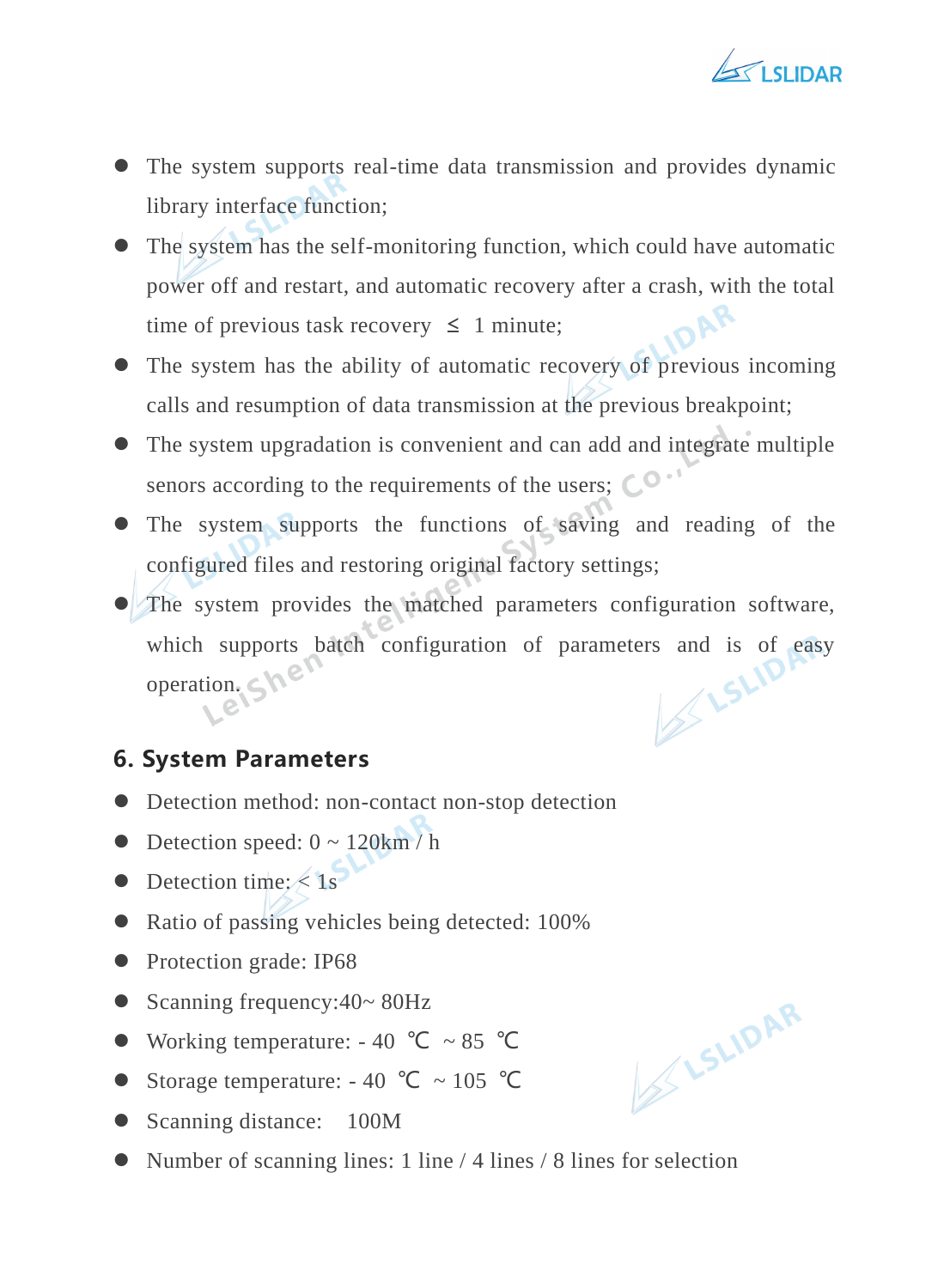

- $\bullet$  Installation height: 6m ~ 10m
- O Overall detection range deviation and detection error of the system are as follows: follows:

| detected parameters     | Detected range | Detected deviation |
|-------------------------|----------------|--------------------|
| total length of vehicle | $1-30m$        | $\pm 3$ cm         |
| Total width of vehicle  | $1-5m$         | $\pm 3cm$          |
| Total height of vehicle | $1-5m$         | $\pm 3cm$          |
| Breast board height     | $1-5m$         | $+3cm$             |
| Wheelbase               |                | $\pm 3cm$          |
| Pin wheelbase           |                | $+3cm$             |

# **7. Major Technical Parameter Of Equipment 7.1 LiDAR**

HS series high-speed scanning Lidar has excellent detection accuracy and anti-interference performance, with a detection range of up to 100 meters, measuring accuracy up to  $\pm 2$ cm, and a scanning frequency up to 40/80Hz, capable of real-time perception of high-speed moving objects and accurate capture of vehicle contour information.



ESLIDAR

**SLIDAR**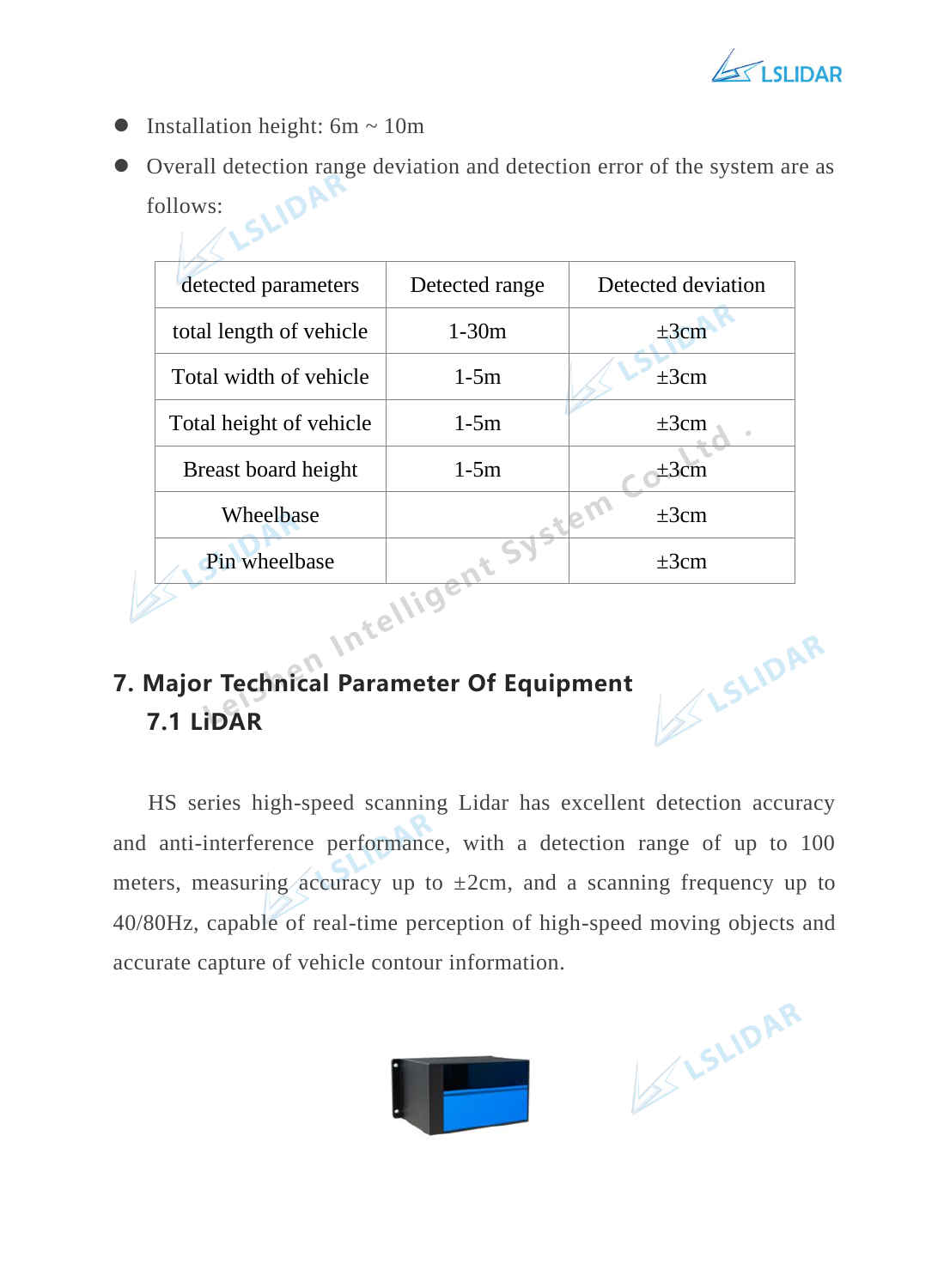

| <b>Model No.</b>                |            | <b>HS1</b>                                   | HS4                                                                         | <b>HS8</b>                                                                  |  |  |
|---------------------------------|------------|----------------------------------------------|-----------------------------------------------------------------------------|-----------------------------------------------------------------------------|--|--|
| <b>Scan lane</b>                |            | 1 lane                                       | 4 lane                                                                      | 8 lane                                                                      |  |  |
| <b>Ranging method</b>           |            | Time of Flight ranging method (TOF)          |                                                                             |                                                                             |  |  |
| laser wavelength                |            | 905nm                                        |                                                                             |                                                                             |  |  |
| laser class                     |            | Class I (human eye safe)                     |                                                                             |                                                                             |  |  |
| <b>Detection range</b>          |            | 100m                                         |                                                                             |                                                                             |  |  |
| <b>Detection precision</b>      |            | ±2cm                                         |                                                                             |                                                                             |  |  |
| <b>Detection point velocity</b> |            | 106000 points/s                              | 426000 points/s                                                             | 426000<br>points/second                                                     |  |  |
| <b>Scan frequency</b>           |            | 80Hz, 100Hz, 120Hz, 160Hz, 200Hz(optional)   |                                                                             |                                                                             |  |  |
| <b>Field angle</b>              | horizontal |                                              | $120^\circ$                                                                 |                                                                             |  |  |
|                                 | vertical   | $0^{\circ}$                                  | $-4^\circ \sim 0^\circ$                                                     | $-6.66^{\circ}$ ~ 2.66°                                                     |  |  |
| <b>Angular</b><br>resolution    | horizontal |                                              | 80Hz: 0.09°<br>100Hz: 0.11°<br>120Hz: 0.13°<br>160Hz: 0.18°<br>200Hz: 0.22° | 80Hz: 0.18°<br>100Hz: 0.25°<br>120Hz: 0.27°<br>160Hz: 0.36°<br>200Hz: 0.45° |  |  |
|                                 | vertical   |                                              |                                                                             |                                                                             |  |  |
| <b>Power supply range</b>       |            | 9V~36VDC                                     |                                                                             |                                                                             |  |  |
| work temp                       |            | -40°C ~85°C                                  |                                                                             |                                                                             |  |  |
| communication<br>interface      |            | Gigabit internet portal, PPS                 |                                                                             |                                                                             |  |  |
| shock                           |            | 500m/sec <sup>2</sup> , maintaining for 11ms |                                                                             |                                                                             |  |  |
| vibration                       |            | 5Hz-2000Hz, 3G rms                           |                                                                             |                                                                             |  |  |
| <b>IP Class</b>                 |            | <b>IP67</b>                                  |                                                                             |                                                                             |  |  |
| Dimension (L.W.H)               |            | 155 * 107.5 * 90mm                           |                                                                             |                                                                             |  |  |
| weight                          |            | Approx. 1600g                                |                                                                             |                                                                             |  |  |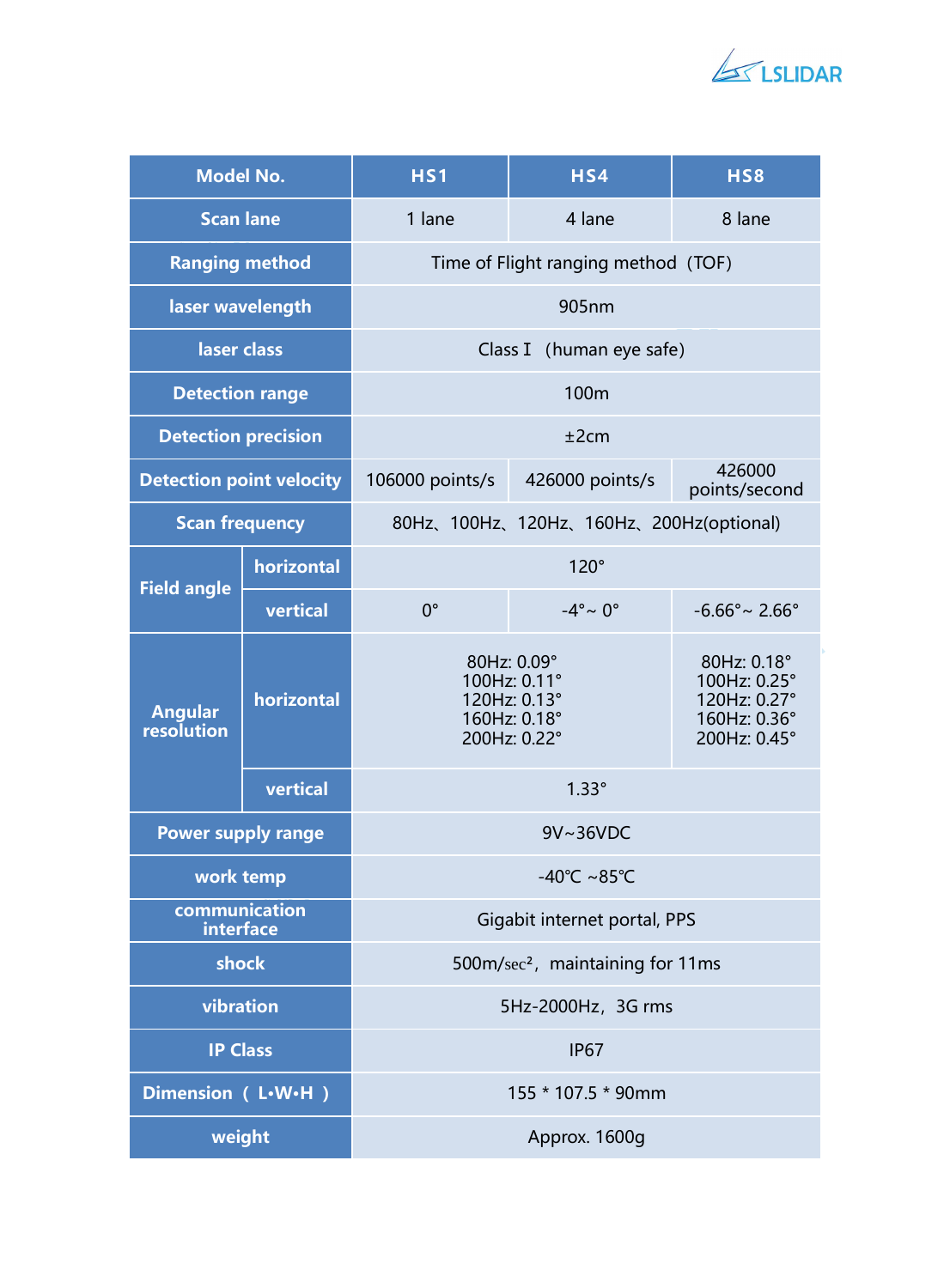

#### **7.2 Central Processing Unit**

The central processing unit is a industrial level computer.The system is developed based on Intel Bay Trail platform, with board built-in high-speed memory, effectively endure vibration and shock. By adopting the rear-mounted zero-distance fan-less cooling scheme, combined with widely voltage power supply, the equipment could meet the requirements of various harsh industrial application scenarios and is integrated with Intel dual network security terminal data acquisition, monitoring and control at high<br>efficiency and precision.<br>8. List Of Equipment efficiency and precision.

## **8. List Of Equipment**

| <b>No</b>      | main equipment item                         | <b>Unit</b> | Qty            | manufacturer            | remark                                                      |
|----------------|---------------------------------------------|-------------|----------------|-------------------------|-------------------------------------------------------------|
|                | <b>LiDAR</b>                                | set         | $\overline{3}$ | Leishen<br>Intelligence | Incl. protection cover,<br>internet cable and<br>power cord |
| $\overline{2}$ | LiDAR installation gantry                   | set         | 3              |                         |                                                             |
| 3              | camera                                      | set         | 1              |                         | optional                                                    |
| $\overline{4}$ | Central processing unit                     | set         | 1              |                         |                                                             |
| 5              | Power line and cable                        | m           | 50             |                         |                                                             |
| 6              | Signal line                                 | m           | 50             |                         |                                                             |
| 7              | Equipment installation<br>and commissioning | pc          | 1              |                         |                                                             |

Note: This bill of quantities is for a typical configuration of 1 lane and for general reference only. It does not include gantry , civil construction and pipeline laying. The specific amount of civil construction shall be subject to the actual site investigation.

ESLIDAR